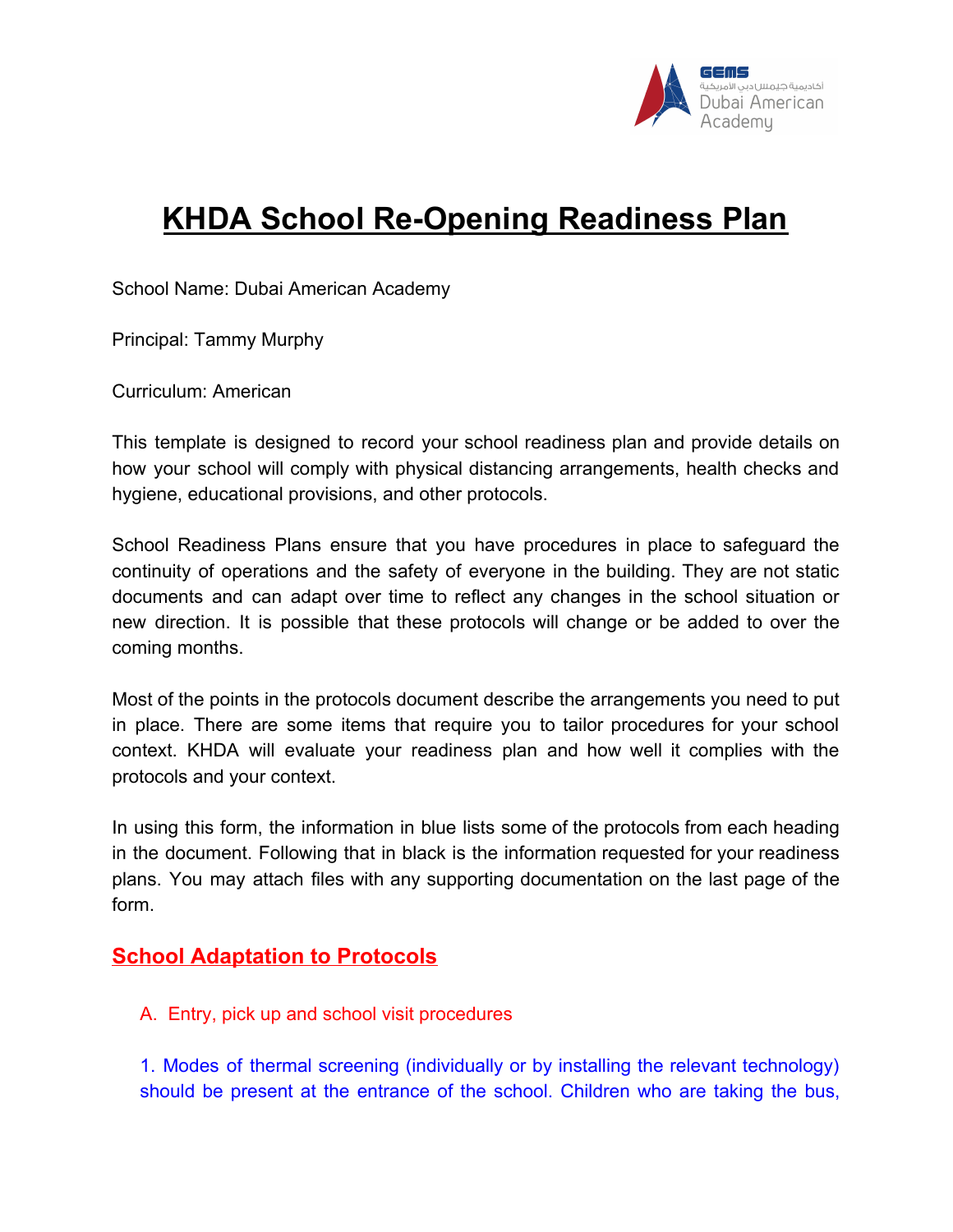

should get scanned for their temperature before getting onto the bus. Anyone with a fever  $\ge$  to 37.50 °C should not be allowed entry.

6. The school should implement a staggered entry and exit procedure to eliminate overcrowding and to maintain 2 meters physical distancing in high traffic areas.

7. Families drop off and pick up at designated areas only in designated timings with no interaction inside the school. There should be no access to the rest of the school facility by family members or visitors. Family members should be given a maximum time limit of 10 minutes in the designated area to pick up / drop off with no crowding, maintenance of a 2 meters distance, and wearing of masks at all times.

8. Meetings are encouraged to take place online, unless there is a critical need for one to one meeting which should take place on an appointment by email basis and will need to be made and approved beforehand.

9. Any visits that happen to schools such as for the purpose of registration, carrying maintenance work or deliveries, should happen after the school's opening hours. Proper precautionary measures should be applied especially for pick up or drop off of items by designating specific location and following contactless process.

Describe how the school will scan temperatures of students and staff entering the school premises or getting on to a school bus.

The school will be fitted with 4 thermal imaging cameras, these will be located at specific entrance points into the school. A designated and trained security guard will monitor the system throughout the day. A process is in place to manage any students identified with a temperature greater than 37.5 degrees Celsius.

#### **Elementary School**

Kindergarten, grades 1 and 2 students will access the campus through Gate 1, a thermal scanner will be set up at the Early Years reception area. Elementary students, grades 3-5, will access the campus through Gate 5 and will pass through a thermal scanner set up on the ground floor access door adjacent to the soccer pitch. Similarly, bus students will have their temperatures checked before getting on the bus and again before accessing the building.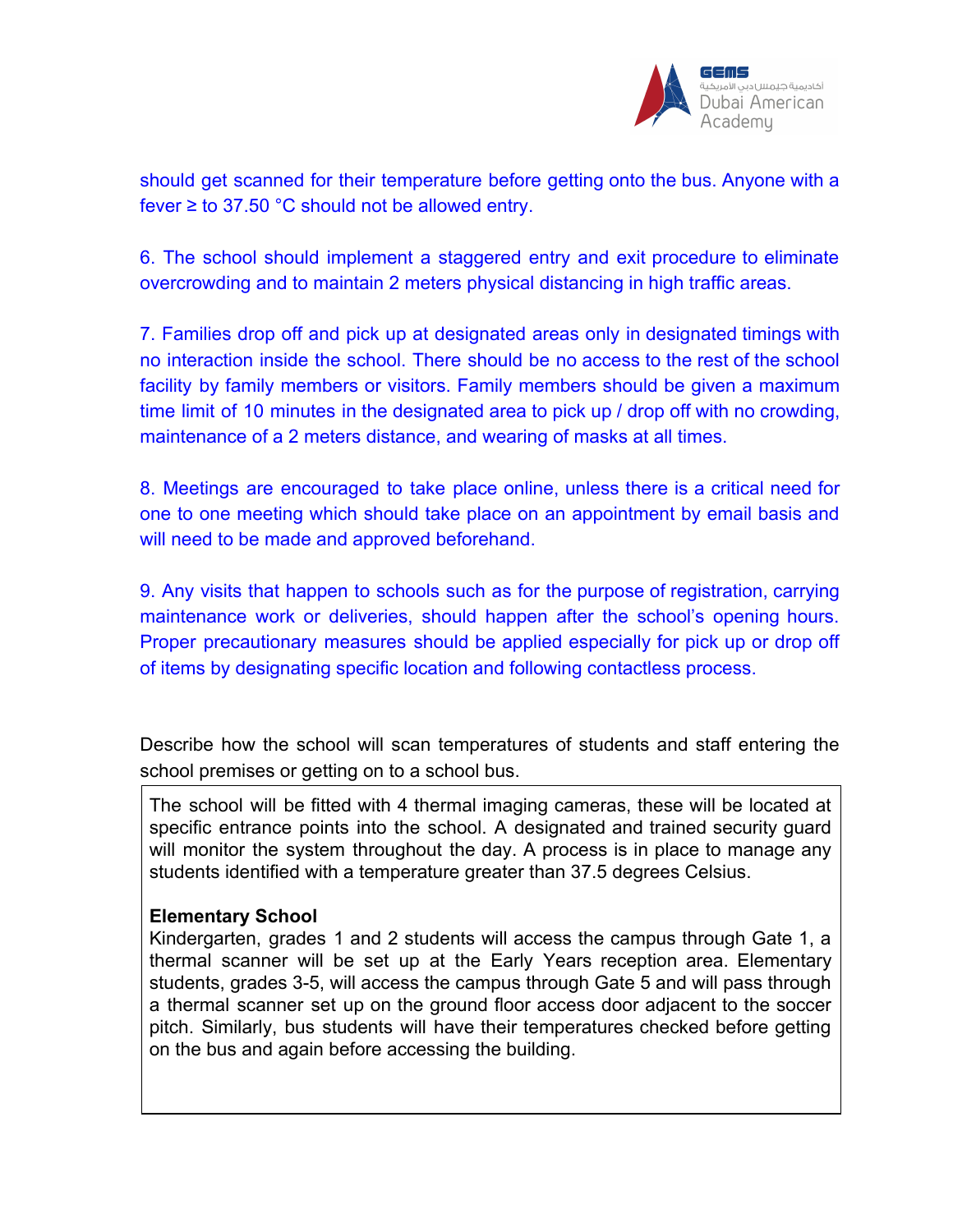

## **Middle School**

Students will enter through Gate 3. There will be a temperature scanner at the Gate 3 entrance into the building, next to the nurse's clinic.

### **High School**

Students will be dropped off and picked up at the Pedestrian Gate fitted with a thermal camera where temperatures will be checked. If a car is not waiting outside Gate 3 for pick up, the student will then walk to his/her vehicle.

Describe procedures for entry and exit for student drop off and pick up.

#### **Elementary School**

For dismissal, the same drop off points mentioned in the section above will be used for dismissal. Clear class markings will ensure that students are separated by homeroom and are maintaining social distancing.

## **Middle School**

Students will be dropped off and picked up at Gate 3. If a car is not waiting outside Gate 3 for pick up, the student will then walk to his/her vehicle.

# **High School**

Students will be dropped off and picked up at the Pedestrian Gate. If a car is not waiting outside Gate 3 for pick up, the student will then walk to his/her vehicle.

Please also see attached map

#### Describe procedures for school deliveries outside of school hours.

All deliveries must be pre-arranged with the school, security will not permit access for deliveries during school hours. A designated entrance point for deliveries has been identified. All persons coming onto school premises for delivery will undergo temperature checking and follow security access control protocols. Delivery items will be sanitized prior to dispersing into the school.

Describe procedures for meeting outside of school hours.

Where possible meetings will be conducted online. Where one to one meetings are required appointments will be scheduled at least 24 hours in advance and details of which are shared with school security. Guests will undergo temperature checks, be escorted to a designated meeting room which will be sanitized before and after the meeting. Social distancing measures will be mandatory.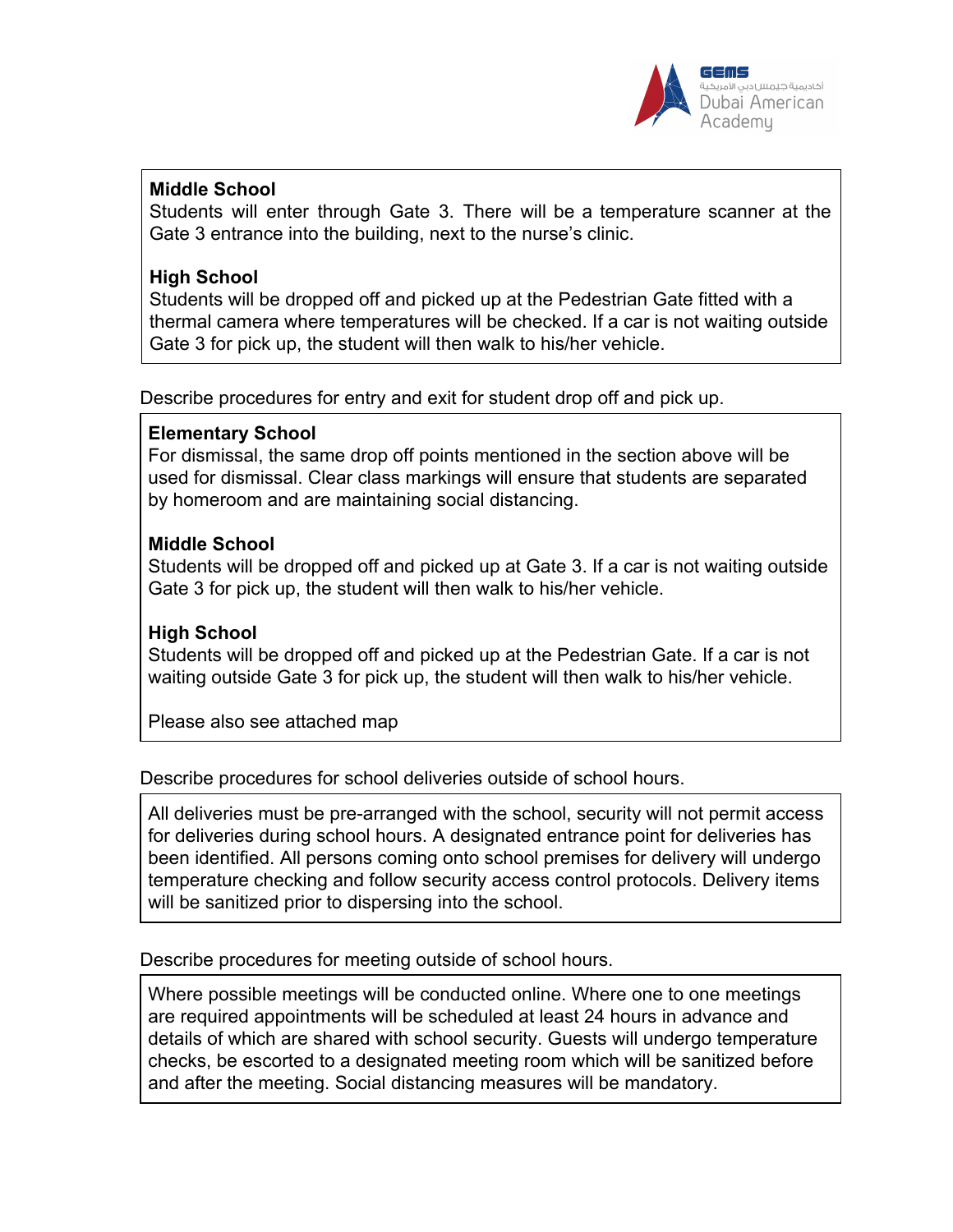

### B. Screening & Contingency / Emergency Plan

12. A health and safety designated staff should be identified and assigned to handle an emergency situation, follow up and monitor the implementation of the health and safety procedures, and conduct all necessary training for students and staff. This person is also responsible for the designated isolation room within the school premises.

13. If a child / teacher / staff begins to show symptoms of COVID-19 while at school, they must get isolated instantly, and the parent / guardian of the child to be notified immediately and the patient should be referred to the hospital to take necessary action. The patient should not return to school until the PCR result is obtained. If the result is negative and there is a clinical assessment of a probable COVID-19 case, the patient should complete a 14-day quarantine. If the result is negative and there is no clinical assessment for a probable case, the child can resume schooling so long as they are symptom-free.

14. If the result is positive, the traced contacts of the patient, including teachers along with the classmates of a student, or colleagues are all considered close contacts (Anyone who spent more than 15 minutes in a proximity of 2 meters with the positive case, from the day of symptoms onset, or the day of the positive PCR test). They should all commence the 14-day quarantine counted PCR from the day of the positive test, or from the day of the onset of symptoms if ascertained by the clinician.

Contact details of the school's designated Health and Safety Officer responsible for the implementation of these protocols.

Name - Jemma Lewis

Mobile Number

Email Address j.lewis\_daa@gemsedu.com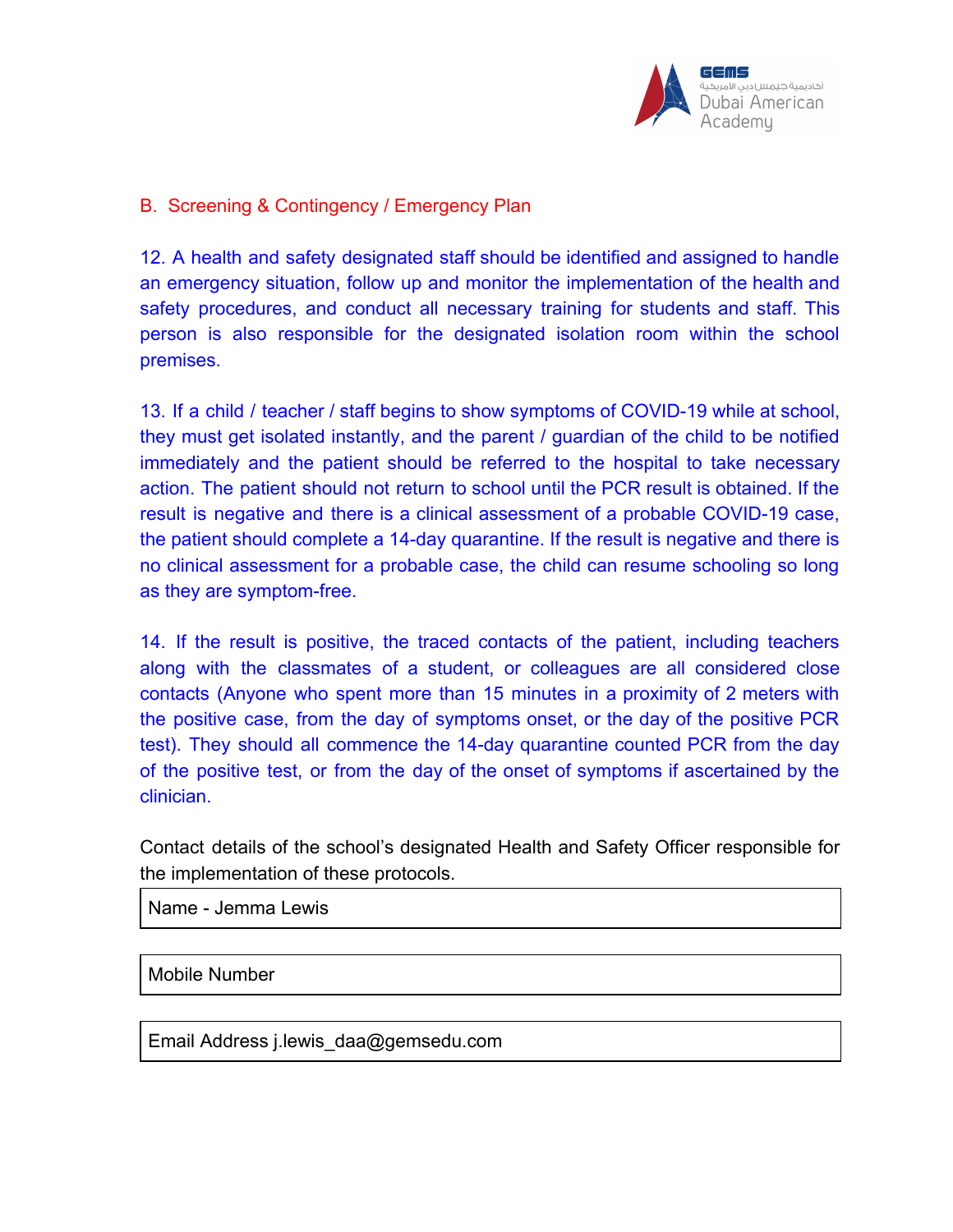

Outline your emergency medical procedures in case of a suspected or confirmed COVID-19 case.

1. Student/Staff referred to the school clinic having symptoms of upper or lower respiratory symptoms "With or Without Fever." And classified as a suspected case based on history and assessment by doctor/nurse.

2. Student/staff to be immediately placed in the isolation room with a mask and staff in full PPE.

3. School health staff should take all isolation, contact and air-droplet precautions.

4. Follow DHA flowchart for Guidelines regarding management of suspected COVID-19.

5. Immediate reporting to H&S officer (MSO),SLT,DHA via phone and online reporting system and the parents/guardian and nurse to fill out PUI form.

6. Notify the parent/guardian(if stable) and ambulance (if unstable) to arrange for the transfer of the suspected case to the nearest hospital with isolation facilities.

7. If the case is unstable, call 999 or 998 and arrange to transport student/staff to the nearest hospital with isolation facilities to be accompanied by a school staff member in full PPE if parent/guardian is unavailable.

8. Follow up after 24-72 hours for the PCR result.

9. Initiate deep disinfection and contact tracing of all areas and persons exposed.

10. Return to school on issuance of a clearance certificate by DHA and upon completion of 14 day isolation period.

Outline how you will support the wellbeing of individuals with suspected or confirmed COVID-19 from their onset of symptoms through their period of isolation and eventual return to school.

If a student is found to be COVID-19 positive or has a family member who is being diagnosed with COVID-19, the following measures will be taken in terms of his well being:

A special crisis team will be put in place to ensure the mental health and wellbeing remain a top priority and that no child falls through the cracks.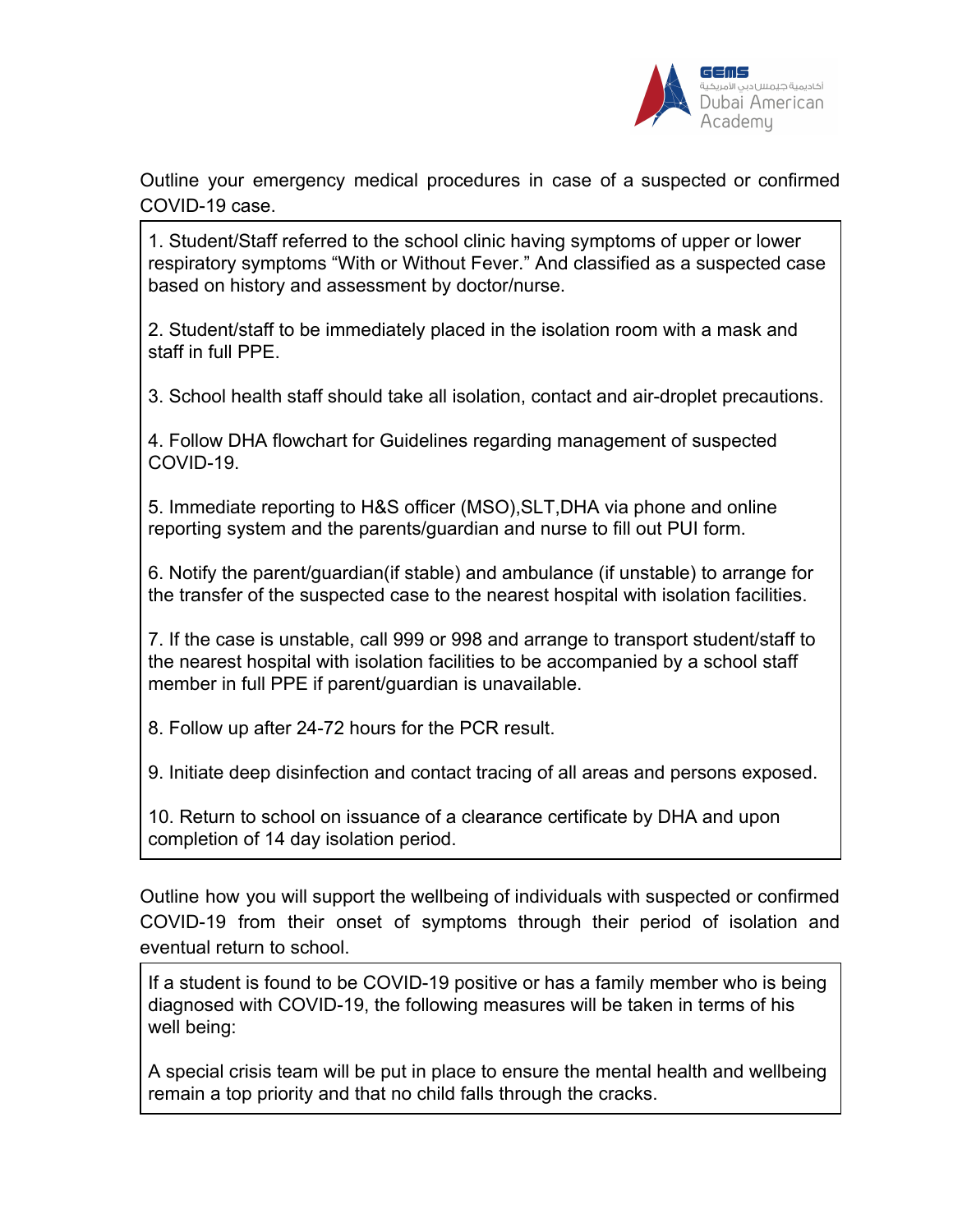

Each case will be assessed individually by the / Counselor/ Nurse and or Safeguarding leads.

All information will stay HIGHLY CONFIDENTIAL to protect the student from any kind of social stigma.

A safeguarding/mental health plan will be put in place according to the case. This may include receiving support from counselors/teachers, the designated staff member to follow-up with the student to ensure they are not falling behind academically, progress tracking of the emotional well-being of the student while in quarantine.

C. Monitoring Attendance and Contact Tracing

18. The school must maintain adequate records of its staff / guests / members / students, including names, telephone numbers and visit dates, to assist if contact tracing becomes necessary. And to maintain accurate work records of its staff for contact tracing purposes.

19. The school should abide by the contact tracing procedures, by providing DHA with all records needed to trace potential contacts of the confirmed COVID-19 cases.

Describe your arrangements and responsibilities for record keeping.

Each School Nurse will document all suspected cases on PUI (person under investigation) form provided by DHA and is responsible to share a copy with parent/paramedic and files the other for safe record keeping.

School Nurse Emails a scanned copy of PUI form to Preventive Medicine Section and School Health Section of DHA.

Doctor records the case in the IDNS Sheryan System of DHA. Nurse /Doctor follows up on PCR results and updates DHA/SLT.

Separate file with all PCR results, medical waivers for the vulnerable group is maintained in a locked cabinet or password protected file on the computer.

Final Notification by the nurse on GEMS Health and Safety documentation portal (Phoenix-HSE) which is centrally maintained.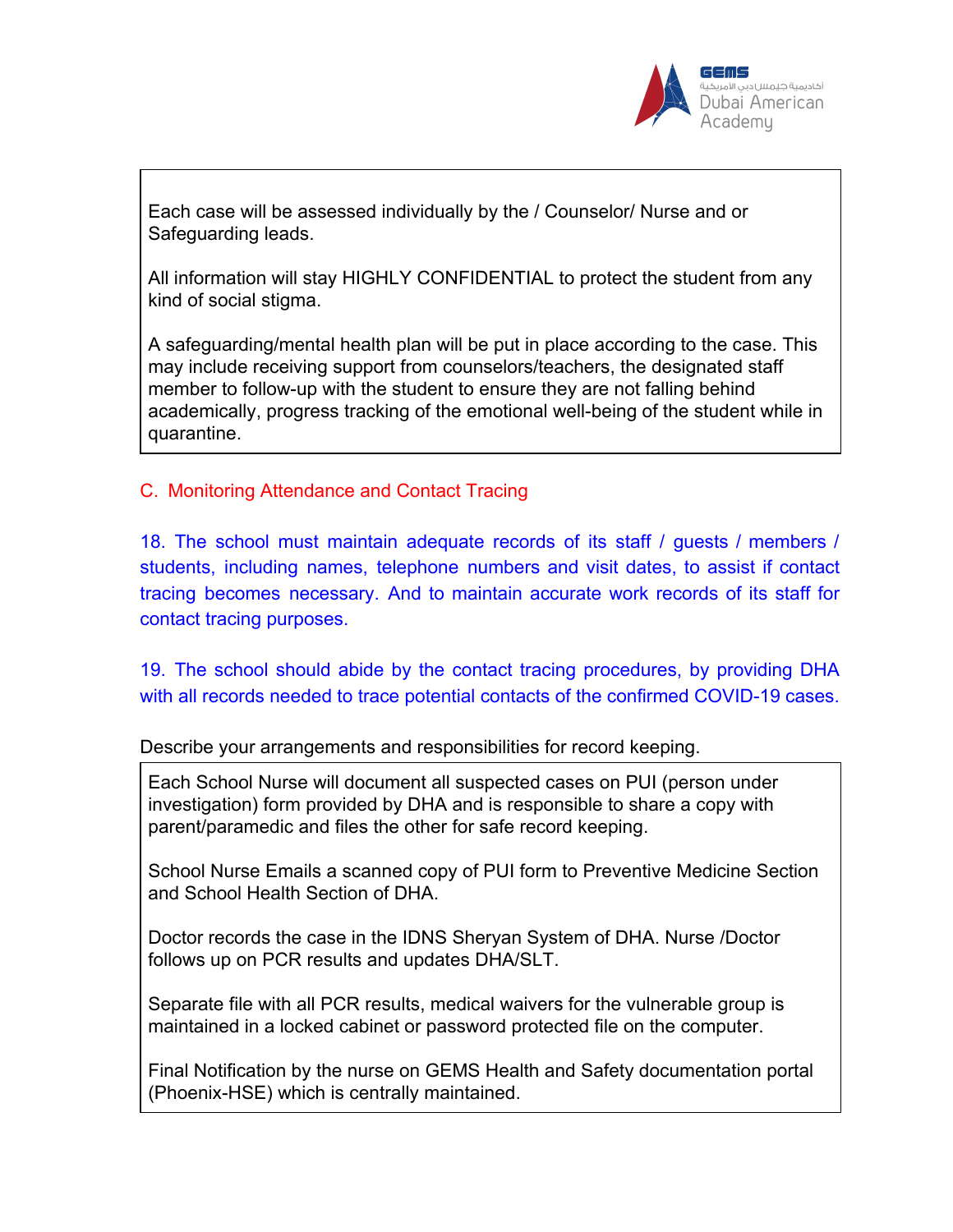

Designated Health and Safety Officer maintains an up to date file of suspected/confirmed cases and their contact in collaboration with the medical team.

## **Anyone with a temperature of 37.5 will not be allowed entry.**

## **Monitoring of Staff Temperatures**

All staff will be screened in the same manner as students, they will be required to pass through the designated scanners upon entering into the school at the beginning of each day. If a high temperature is recorded, they will be taken for further assessment and isolation, following the detailed procedures within the GEMS school clinic operating procedure.

## **Maintaining adequate records of anyone entering the school at any time**

All visitors details will be logged within the visitor log book *(date, time, who they are visiting and reason for visiting*), the logbook will be completed by the security and no physical ID's will be taken, nor will there be any visitor signature required. Lanyards will not be used; these will be replaced by a color coded sticker system. All visitors will be temperature checked at the security gate, any persons with a temperature of 37.5 degrees Celsius and above will be refused entry into the school premises. All visitors will be required to wear mandatory face masks and hand sanitize prior to entering the premises.

Student attendance will be monitored through the school MIS at the time of registration, each morning and afternoon. Staff attendance will be monitored through their division administrative team.

# **Elementary School**

Students and teachers will follow their regular schedules. Power School holds a record of all names, numbers, and attendance dates to assist if contact tracing becomes necessary. The ES teachers along with the ES secretaries are responsible for inputting accurate attendance data into Power School at the beginning of each day. Should a student need to leave school before the scheduled dismissal time, a dismissal slip must be obtained from the division secretary and presented at the security gate for record keeping.

#### **Middle School**

Students and Teachers will follow their regular schedule. Power School holds a record of all names, numbers, and attendance dates to assist if contact tracing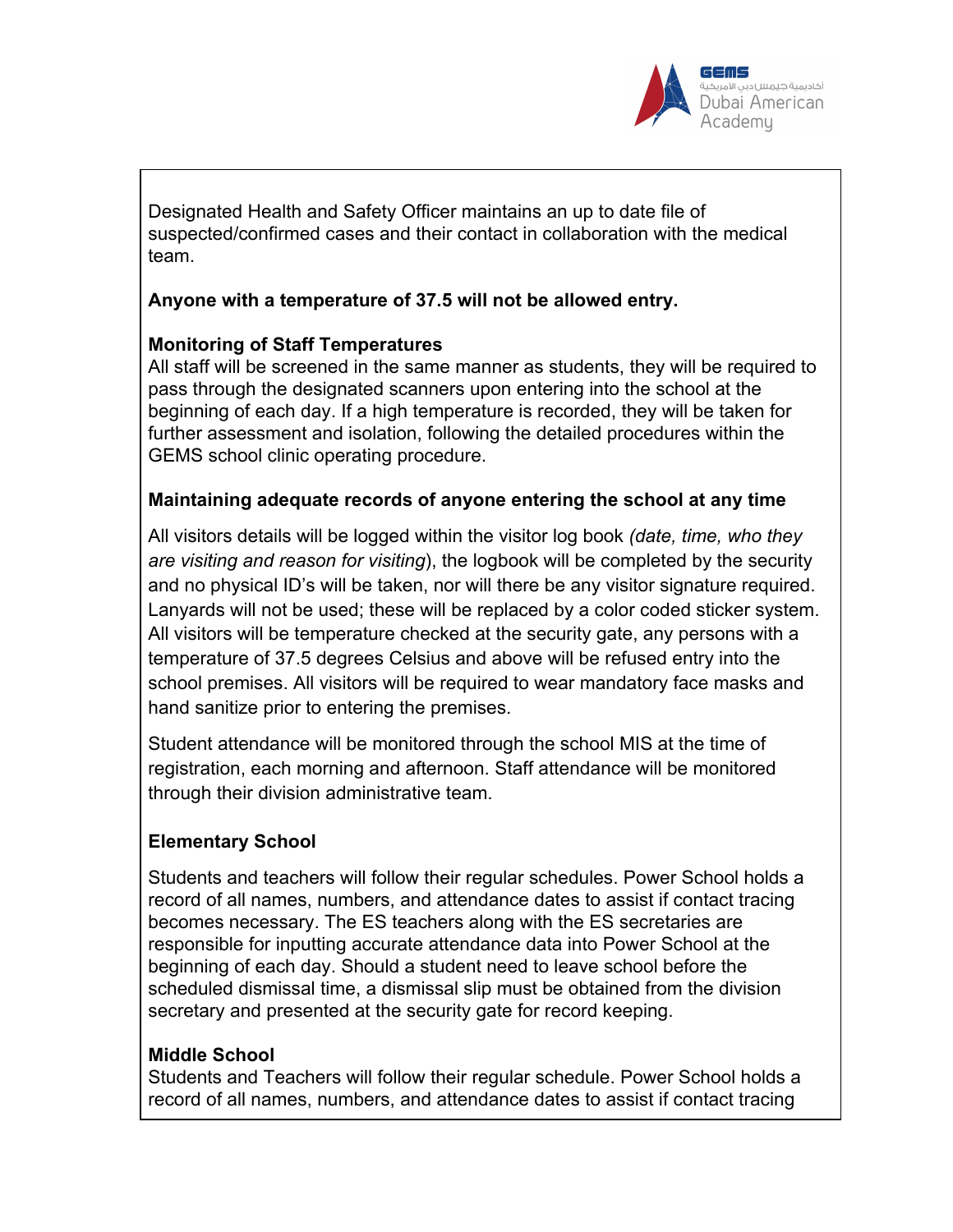

becomes necessary. The MS Teachers along with the MS Attendance Secretary are responsible for inputting accurate attendance data into Power School at the beginning of each day, and each learning block.

#### **High School**

Students and Teachers will follow their regular schedule. Power School holds a record of all names, numbers, and attendance dates to assist if contact tracing becomes necessary. The HS Teachers along with the HS Attendance Secretary are responsible for inputting accurate attendance data into Power School at the beginning of each day, and each block.

# F. Set-up / Physical Distancing Arrangements

G. Educational Provision

49. Ensure the 2 meters distancing measure is maintained in all common areas, service desks, etc. where different groups of students and staff and visitors are mixing.

50. Classroom area should support sufficient room for the group to maintain a physical distance of at least 1.5 meters per child in each classroom provided everyone wears masks.

57. Create visible markers on the floor to indicate appropriate spacing.

63. Student ratios will vary depending on the size of the classroom. The school will have liberty to decide on the number of students per class as long as a safe distance of 1.5 meters per child or person is maintained.

64. Provision for students in Pre-primary / FS1, KG1 / Y1 will require "stable" groups of 10 or fewer children. "Stable" means the same 10 or fewer children are in the same group each day. This group of 10 children must be cared for in a space that cannot be accessed at the same time by children outside of the stable group.

65. Keep cohorts together where possible and; ensure that children and young people are in the same small learning groups at all times each day, and different groups are not mixed during the day, or on subsequent days, and ensure that the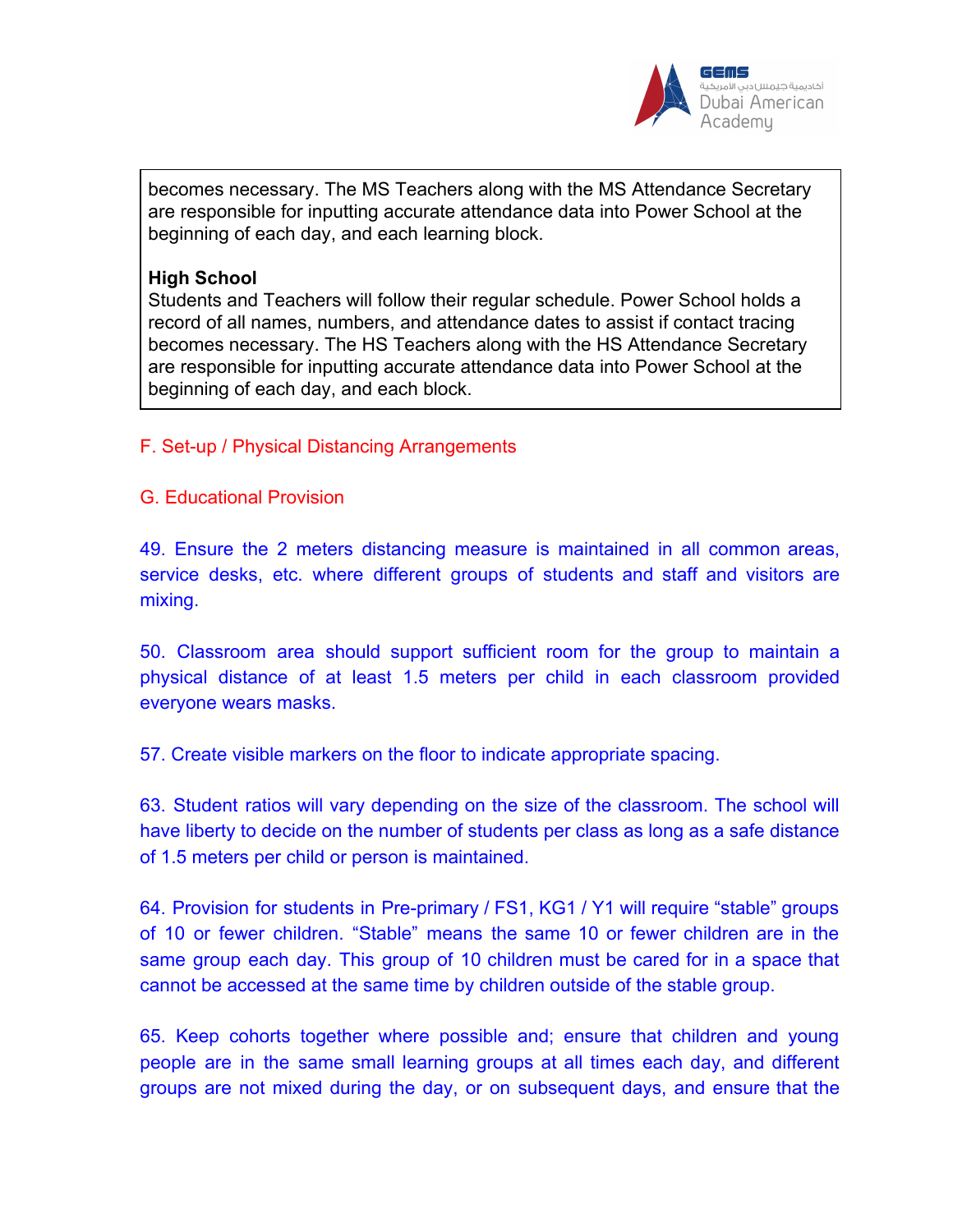

same teacher(s) and other staff are assigned to each learning group and, as far as possible, these stay the same during the day and on subsequent days, recognizing for secondary settings there will be some subject specific rotation, and class rotations are not permitted. For curriculum featuring class rotations, students should remain in a designated classroom, while teachers rotate instead.

66. Students or staff with high risk conditions (specific illnesses or immunocompromised) should be offered alternative education means (i.e. distance / remote learning), until further notice.

67. The school has to ensure academic provision through Distance Learning for all students who are unable to attend classes physically (due to health conditions, isolation, quarantine, family situations, etc.)

Provide the expected date when changes to infrastructure (such as floor markers, posters, classroom reconfigurations, etc.) associated with the protocols will be completed.

August 23, 2020

Based on the above protocol of 1.5 meters distancing and stable groups of 10 or fewer children for young children, what is the revised operational capacity of the school for each grade level and how does that differ from last year?

|                 | 2019-2020 | 2020-2021 |
|-----------------|-----------|-----------|
| KG1             | 22        | 10        |
| KG <sub>2</sub> | 22        | 10        |
| G <sub>1</sub>  | 25        | $12 - 13$ |
| G <sub>2</sub>  | 25        | $12 - 13$ |
| G <sub>3</sub>  | 25        | $12 - 13$ |
| G4              | 25        | $12 - 13$ |
| G <sub>5</sub>  | 25        | $12 - 13$ |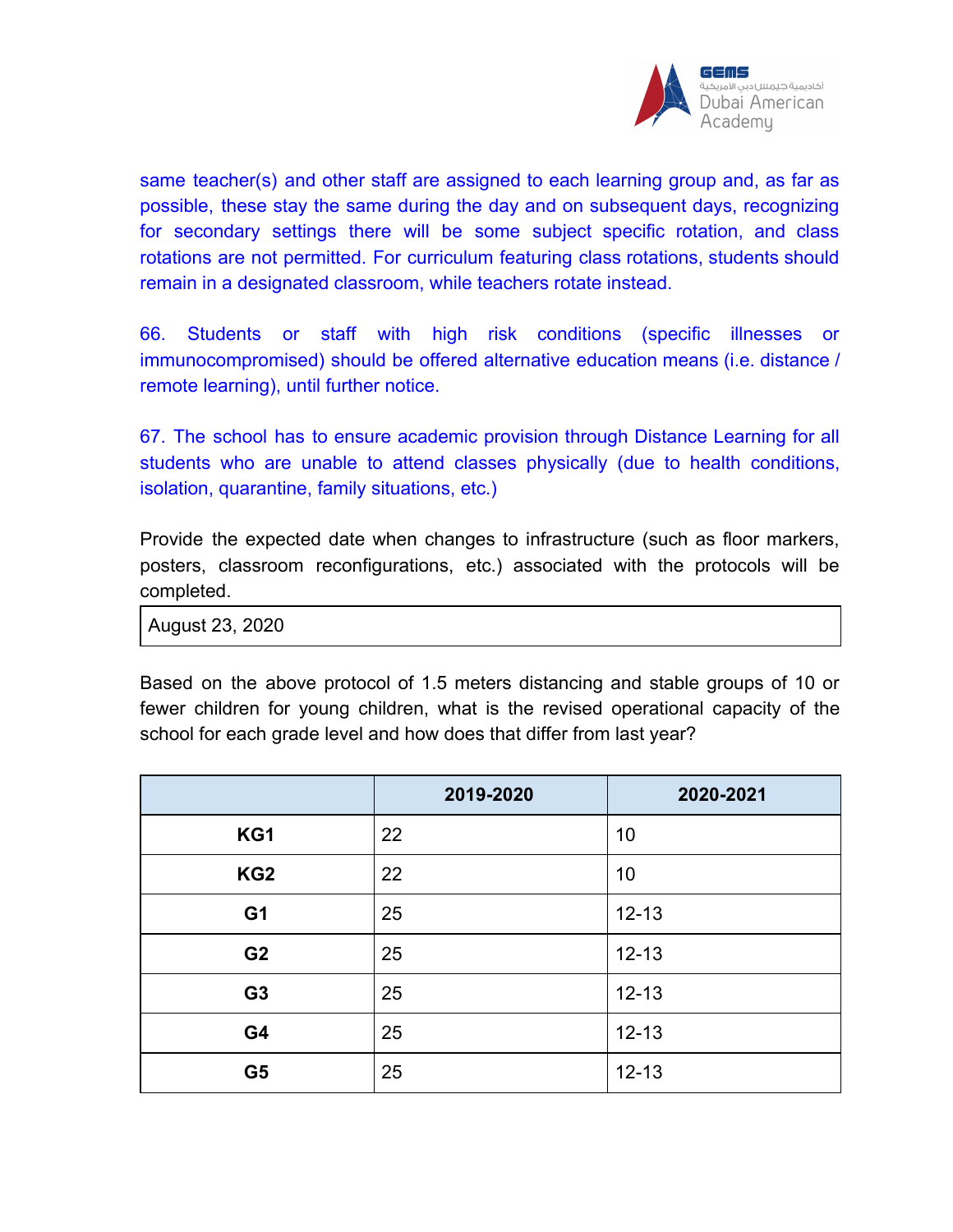

| G <sub>6</sub> | 27 | $12 - 14$ |
|----------------|----|-----------|
| G7             | 27 | $12 - 14$ |
| G <sub>8</sub> | 27 | $12 - 14$ |
| G <sub>9</sub> | 27 | $12 - 14$ |
| G10            | 27 | $12 - 14$ |
| G11            | 27 | $12 - 14$ |
| G12            | 27 | $12 - 14$ |

Describe the changes to your classroom arrangements and daily routine schedules for children under the age of 6.

# **Elementary School**

We have 5 KG1 classes and 6 KG2 classes. The students in each class would be distributed into 2 classrooms, 10 each. Therefore, we will use 10 classrooms for KG1 and 12 for KG2. The teacher and EA (Educational Assistant) will teach and supervise the students. The teacher will lead, and the EA will support and facilitate small group work as the teacher and EA rotate between the two classrooms in a manner and time that best fits the learning. Teachers will lead the mini-lessons, do the check-ins and then do the same with the other classroom. EAs will be involved in student learning so they can amplify the learning that is led by the teacher. Students will have art, music, physical education and Arabic classes throughout the week in the same manner.

Students will be assigned a cubby to store their belongings, they will be separated and clearly labeled based on the groupings.

Soft furnishings will be removed from the classrooms.

Seating will ensure students are not facing one another with a 1.5 meter space in-between.

Individual student kits, with consumable and non-consumable resources, will be prepared for each learner. These will be contained in clear bins that are marked with the students' names and will stay at their assigned workspace.

Specialist teachers will push into the homeroom classroom for their blocks. PE can take place outside or in the gym as possible,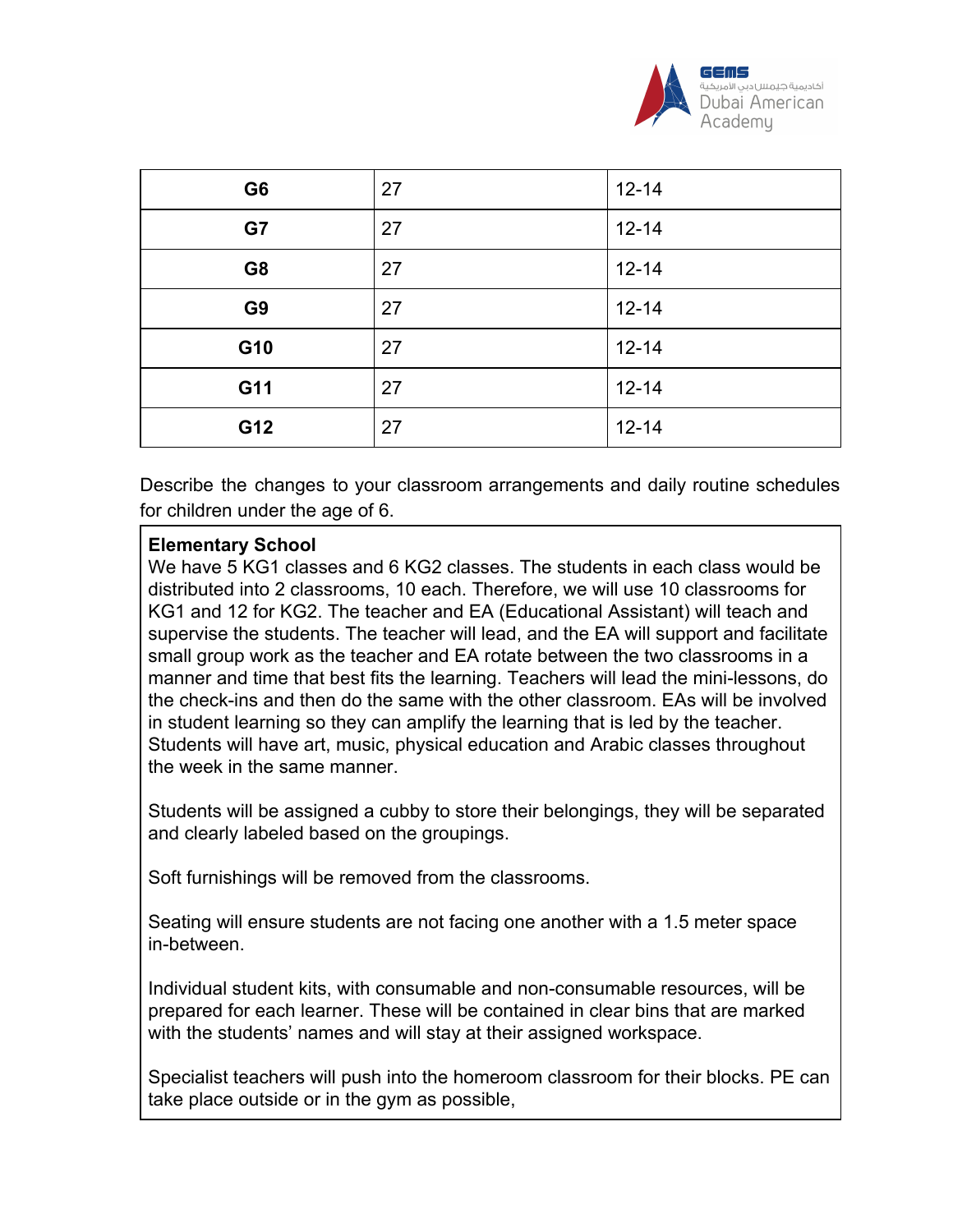

Teachers and Educational Assistants will reinforce regular hand washing and use of hand sanitizers.

Students will eat in their classrooms.

## **Our Revised Plan as of August 30, 2020**

We have created two groupings of ten students within a space. Each group will remain within their own area with a visible divide that indicates the boundary of the space. Students will only have access to their own space.

All students will be seated at 1.5 meters or greater from one another.

All seats and tables will be floor marked to indicate their positioning of 1.5 meter social distancing and will be monitored so that they continue to be set at those indicators. All bench seating will have an indicator on the seat as to where the child is to sit to adhere to proper social distancing.

Each group will have separate handwashing facilities.

The teacher and the educational assistant will work with both groups, as they would have done in the original plan and will adhere to proper health and safety protocols.

We have been exploring our options as parents have expressed frustration that though their children will be at school 100% of the time, only 50% of that time will be with a certified teacher. We also recognize the challenge for our teachers to provide all students with the attention they require as they teach in two separate classrooms. A situation that will impact student achievement and growth.

We also recognized that there may be an opportunity to provide our youngest learners with a full classroom experience of an adult and educational assistant with all students in the same room at the same time. In the early years relationship building, consistency in the adults around them, peer collaboration and a sense of community are all foundational skills that positively impact the development of the whole child and our goal was to retain that even given the current context.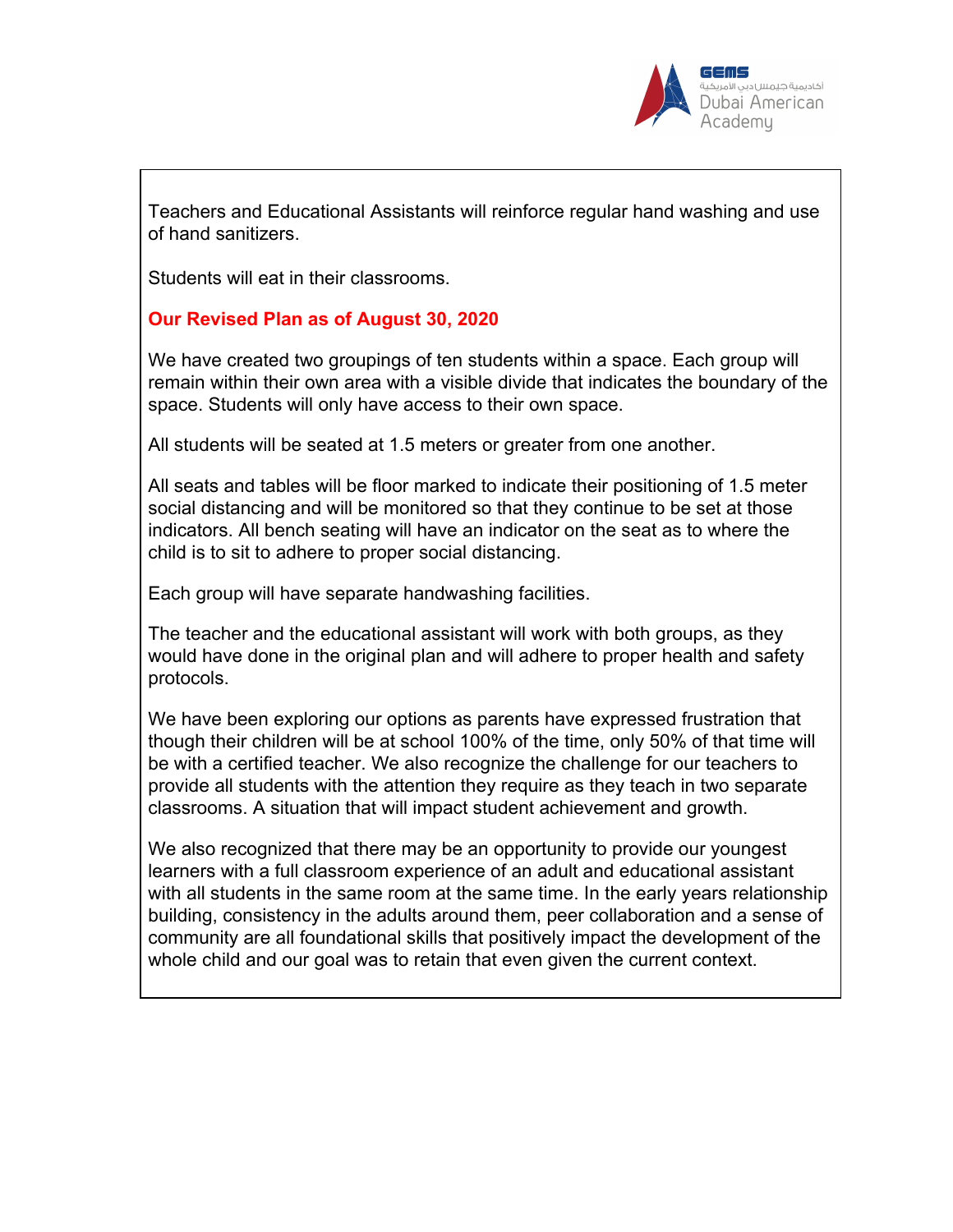

Describe the changes to your learning groups to try and keep cohorts together where possible.

# **Elementary School**

Elementary students will stay in their homeroom classrooms with the same cohort of students. Specialist teachers (art and music) will move and teach in the homerooms. For PE, the students will go to the gym or outside with all safety protocols followed. For Arabic classes, the students will need to travel to new rooms. Native Arabic and Islamic classes will have specialist spaces for students to learn in. With all these scenarios, we will have assigned seating and students will only have access to their individual learning kits. For lunch, all students will eat in their classrooms instead of the shared lunchroom. For families that choose to purchase meals through the lunch provider, individually packed meals will be delivered to the classrooms.

KG 1 and KG 2 classes are in school each day divided into two classrooms as noted above. For grades 1-12 students are placed in A and B groupings and will attend school in a two day rotation. This will allow for maximum social distancing in classrooms. The group not in school will access learning online through the use of webcams and numerous platforms used during Remote Learning.

# **Middle School**

All core classes stay together throughout the day, except for elective classes where they re-mix. For elective classes, PE, Arabic and Islamic, students will move to their classrooms abiding by the safety protocols set in place to ensure social distancing.

Students eat their snack during morning break inside their classroom.

# **High School**

As we do not follow a blocked cohort schedule, classes do mix between lessons. We have added additional 'passing' time between classes to allow for the sterilization of desks/chairs and allow students ample time to go to the washroom to wash their hands. Break and lunch will predominantly be eaten in the classroom from the previous block. Limits on how many students are out in the hallway to purchase grab and go food/use the toilet will be strictly monitored by additional teachers/administrators on duty.

# Assessment procedures 9-12 **Major/Minor assessments**

During our remote learning experience last academic year we were able to run remote assessments on a lockdown browser which enables teachers to monitor the students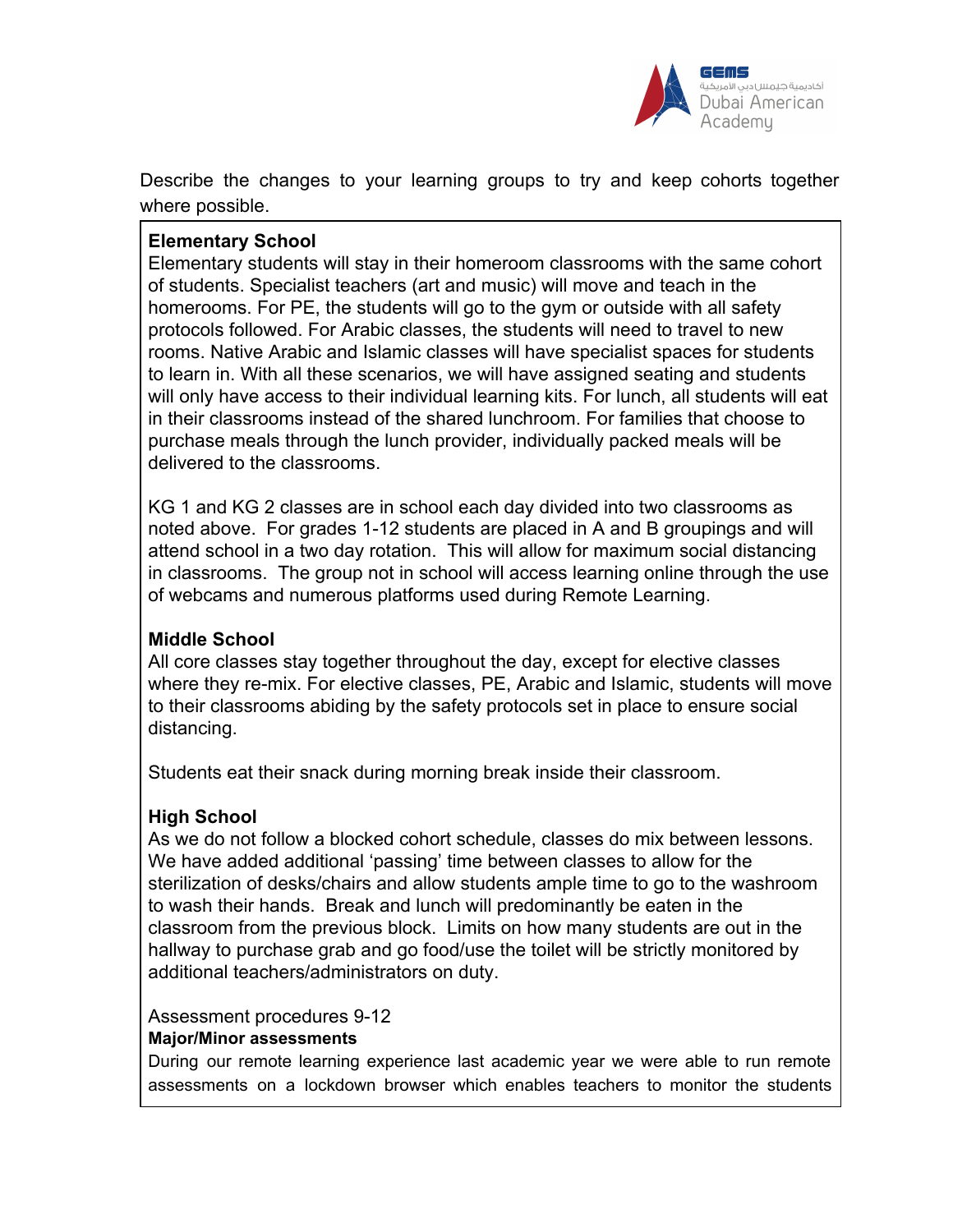

while they were completing the assessment. This will continue for students who are remote.

#### **Practical work/ IB Internal assessments**

While we understand that some students have decided to be 100% online, we do need to point out that this could hamper their ability to successfully perform some practical assessments/IB assessments. We have considered this and have the following options for students:

- 1. Where a student is currently on the 50%-50% attendance, practical assessments will be conducted while they are in school to allow full access to equipment and resources.
- 2. If a student is 100% online, we can make arrangements to run practical assessments after school hours to reduce the number of people with whom the student is in contact significantly. Please bear in mind this solution is not always possible as it requires the teacher to attend and therefore must be pre-arranged.
- 3. If the student is 100% online, but is unable to attend school, practical work will still need to be completed. In some circumstances we will be able to send some of the equipment needed for the practical home so the students can complete the work. We cannot allow all equipment to be sent home, some is delicate, too large or dangerous. Certain chemicals, for example, are hazardous and therefore cannot be sent home. There are some instances where students will be asked to change their practical work if it can not be completed at home.

#### **Our Revised plan for Grade 12 October 25, 2020**

As a result of the survey sent to Grade 12 parents, data results indicated that we would be able to bring back those students whose parents opted for 100% on campus instruction.

Below are the results of the survey:

Students opting for 100% on campus- 122 Students opting for 100% remote learning- 140

Parents and students who have opted for 100% remote learning were asked to commit to learning from home until November 30th 2020 to ensure we are in line with classroom capacity requirements for social distancing.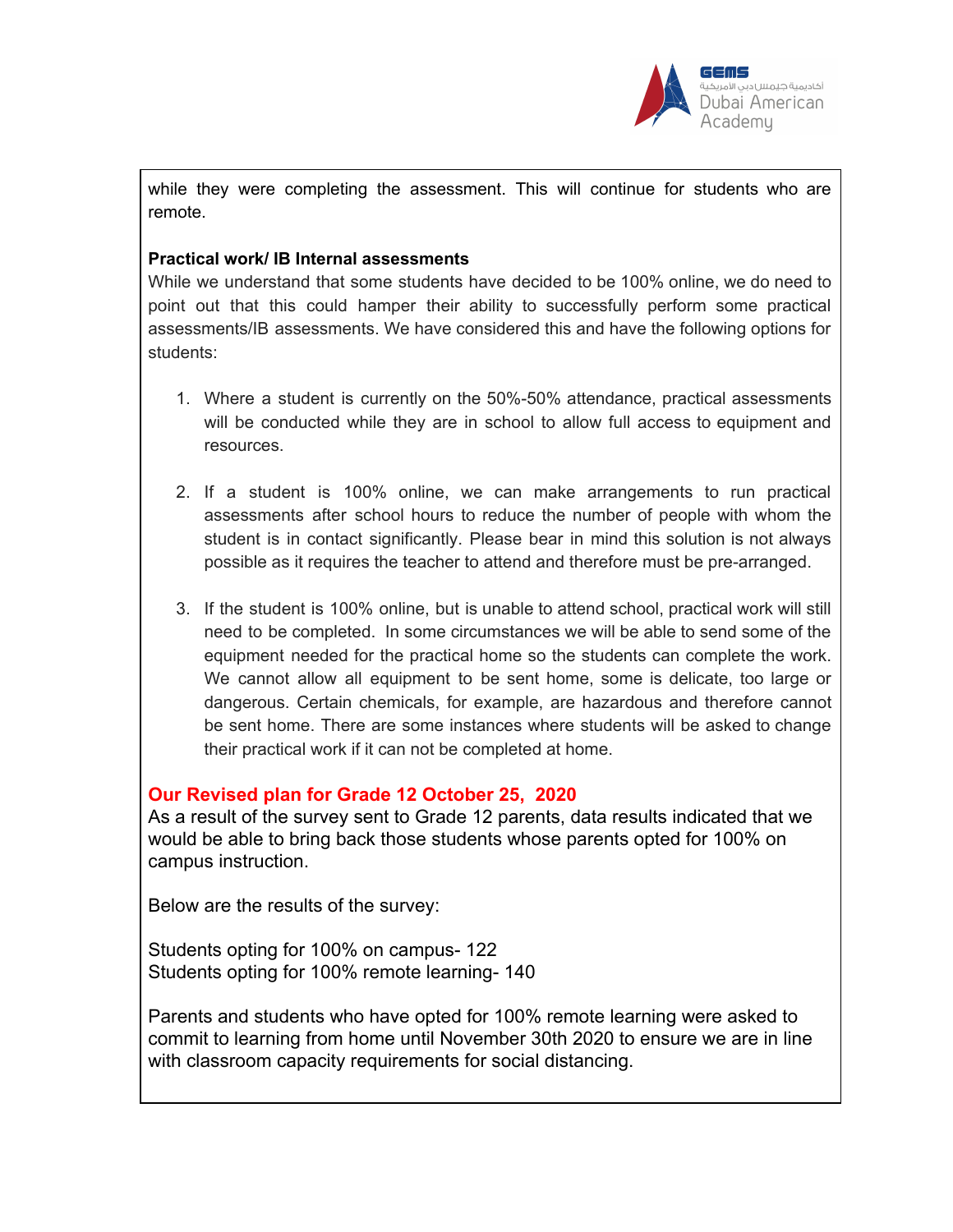

Those who opted for 100% on campus instruction are able to move to 100% remote learning at any time.

## **Assessments/IAs/Practicals (grade 12)**

Those who opt for 100% remote learning are highly encouraged to come to school for specific assessments, support with internal assessments and practicals. A clear communication between the student and teacher will occur to ensure the classroom capacity does not exceed the mandate. An alternative testing space will be secured to ensure all students maintain social distancing at all times.

Describe any staggered timing of classes and school day - for example, double shift or different start / finish school times by grade level or other planned alternatives.

Each division will stagger the beginning and end of their day by 10 minutes to ensure social distancing to and from drop off and pick up zones.

## **Elementary School**

Transition time will be staggered and monitored to ensure that students will follow the social distancing protocols.

# **Middle School**

There is scheduled passing time between each learning block whereby students will follow the physical distancing protocols.

# **High School**

Homeroom (Attendance) will be taken in the first block of the day to minimize movement of students. Additional passing time between lessons to allow adequate distancing in the hallways, time for sanitization of desks/chairs and use of the washroom to wash hands. HS has two lunch periods to reduce the number of students eating at once. Additionally, staggered lunch times also will aid in little to no interaction between Middle School and High School students.

Describe the plans for teaching students not attending school including those with high risk medical conditions, those who are in isolation or quarantine, or students whose families are uncomfortable with them resuming school at the school premises.

#### **Elementary School**

Each class will be split into A and B groups (12/13 students in each). We will run on a two-week cycle: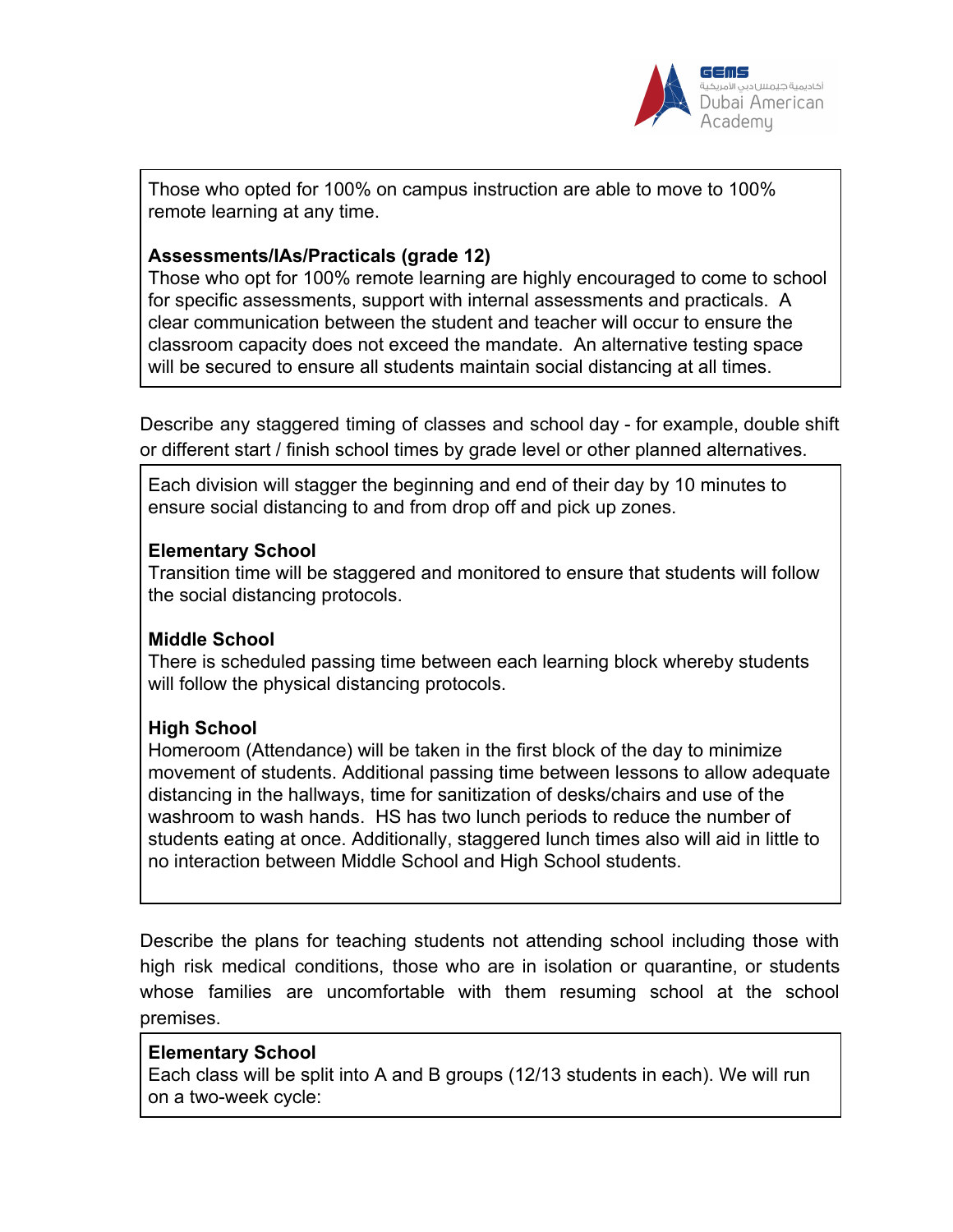

Week 1 - Sunday to Thursday AABBA.

Week 2 - Sunday to Thursday BBAAB.

Each block will be 40 minutes in length. Each teacher will lead the learning with their EA present for support. On our return in August, our teachers will collaboratively decide how to balance the on-site and off-site learning but each teacher will have a co-planning teacher and they will create learning opportunities that leverage the location of the students as well as ensure a community of learners experience for both on-site and remote learners.

This will look like small group work with the teacher balancing time with on-site learners, then remote learners. They will also combine collaborative learning between the on-site and remote learners engaged in collective learning experiences as well as a flipped learning experience. We intend to move forward with a full curriculum. Specialist classes will be live one week, remote the next for the A and B groups. Our teachers have been working with us on how to optimize the learning experience for our students and we will continue this conversation when we return in August. Teacher planning time will be very important for the success of any models that involve on-site and remote learning students. Educational Assistant training will continue to be a focus in order to ensure high quality student and learning support. Each classroom will have a camera and microphone to enable live streaming for all students working remotely to view from home.

# **Middle School**

Each MS class will be split into an A and B group with 13/14 students per group. The MS will run on a two-week cycle:

Week 1 - Sunday to Thursday AABBA.

Week 2 - Sunday to Thursday BBAAB.

Each learning block is 80 minutes except for advisory (Transformation and Discovery) which is 40 minutes. There is a live/synchronous component (60%) to every lesson for the remote students. As lessons are planned using the PIPE structure a **minimum** of one component of PIPE will be synchronous for students working remotely, in addition to the beginning and the end of the lesson. Each classroom will have a camera and microphone to enable live streaming for all students working remotely to view from home. All lesson plans and resources will be posted on 'Phoenix Classroom' to allow all students access to the learning, at any time, whether they are remote or on campus. Students that remain at home will still have the opportunity to work collaboratively with their classmates through learning opportunities provided in the lesson.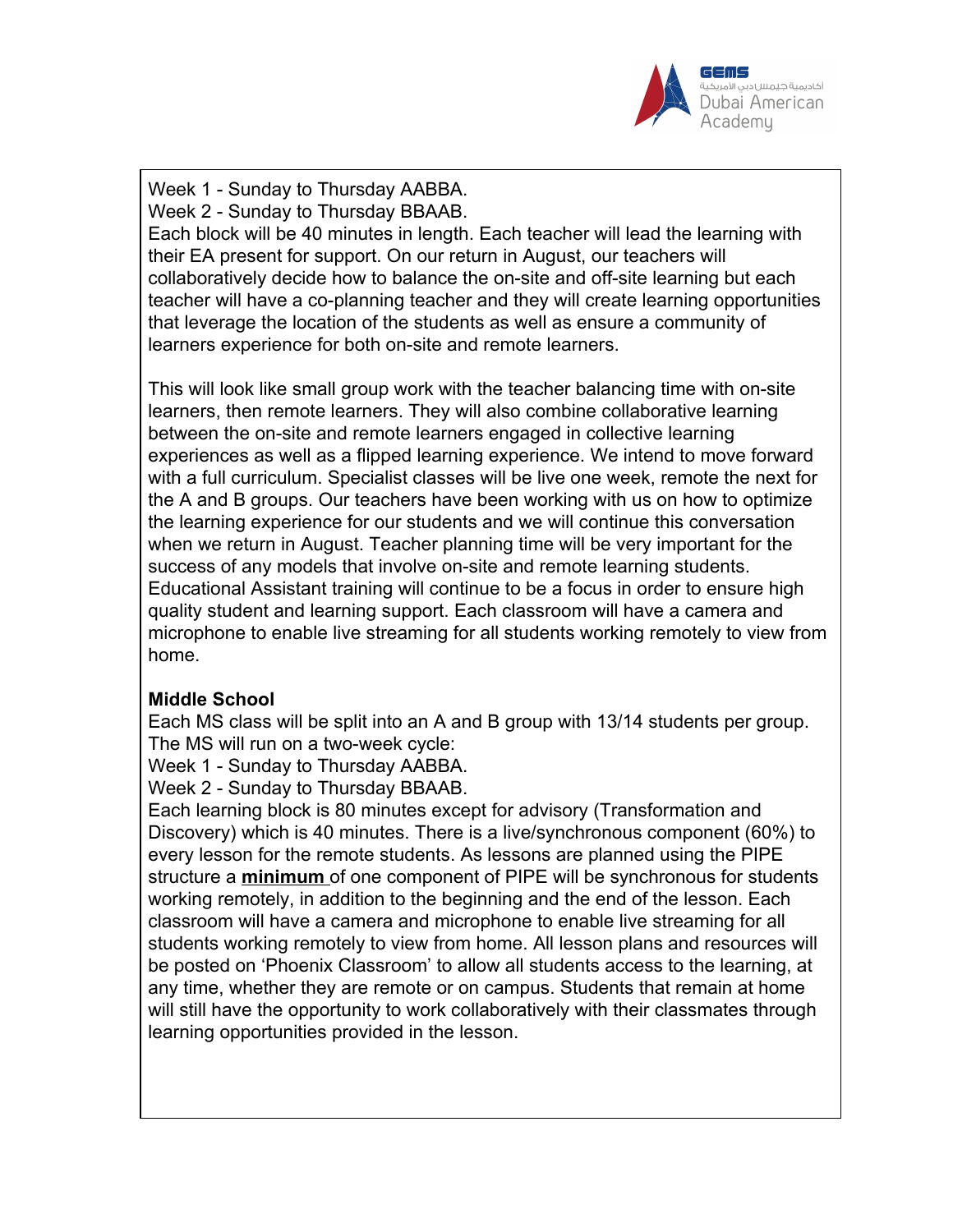

# **High School**

Each HS class will be split into an A and B group with 12-14 students per group. The HS will run on a two-week cycle: Week 1 - Sunday to Thursday AABBA.

Week 2 - Sunday to Thursday BBAAB.

Each learning block is 85 minutes except for Moral Education and Advisory (MEA) which is 60 minutes.

There is a live/synchronous component (60%) to every lesson for the remote students. As lessons are planned to ensure the beginning and the end of the lesson are synchronous.

Each classroom will have a camera and microphone to enable live streaming for all students working remotely to view from home. All lesson plans and resources will be posted on 'Phoenix Classroom' to allow all students access to the learning, at any time, whether they are remote or on campus. Students that remain at home will still have the opportunity to work collaboratively with their classmates through learning opportunities provided in the lesson.

What models of service provision are planned?

|                           | Conventional - On-premises teaching that involves students attending schools<br>for their learning.                                                                                                                                                                                                                           |
|---------------------------|-------------------------------------------------------------------------------------------------------------------------------------------------------------------------------------------------------------------------------------------------------------------------------------------------------------------------------|
| $\boldsymbol{\mathsf{X}}$ | Blended - Combines digital delivery with on-campus instruction and may take<br>a variety of forms, including in-class instruction combined with online practice<br>or online exploration followed by in-class discussion. In general, blended<br>learning refers to a formal program rather than an ad hoc use of technology. |
|                           | Other - Another model of learning that differs from conventional blended<br>learning and that may offer innovative or new approaches to some or all<br>students.                                                                                                                                                              |

Please describe how this is different to pre-COVID forms of schooling, including how this may vary for different grade levels or particular students including how time will be split between on-campus and distance / remote learning. Include any improvement plans responding to the development areas in the Distance Learning Evaluation report and also how the proposed provision will provide for students of determination.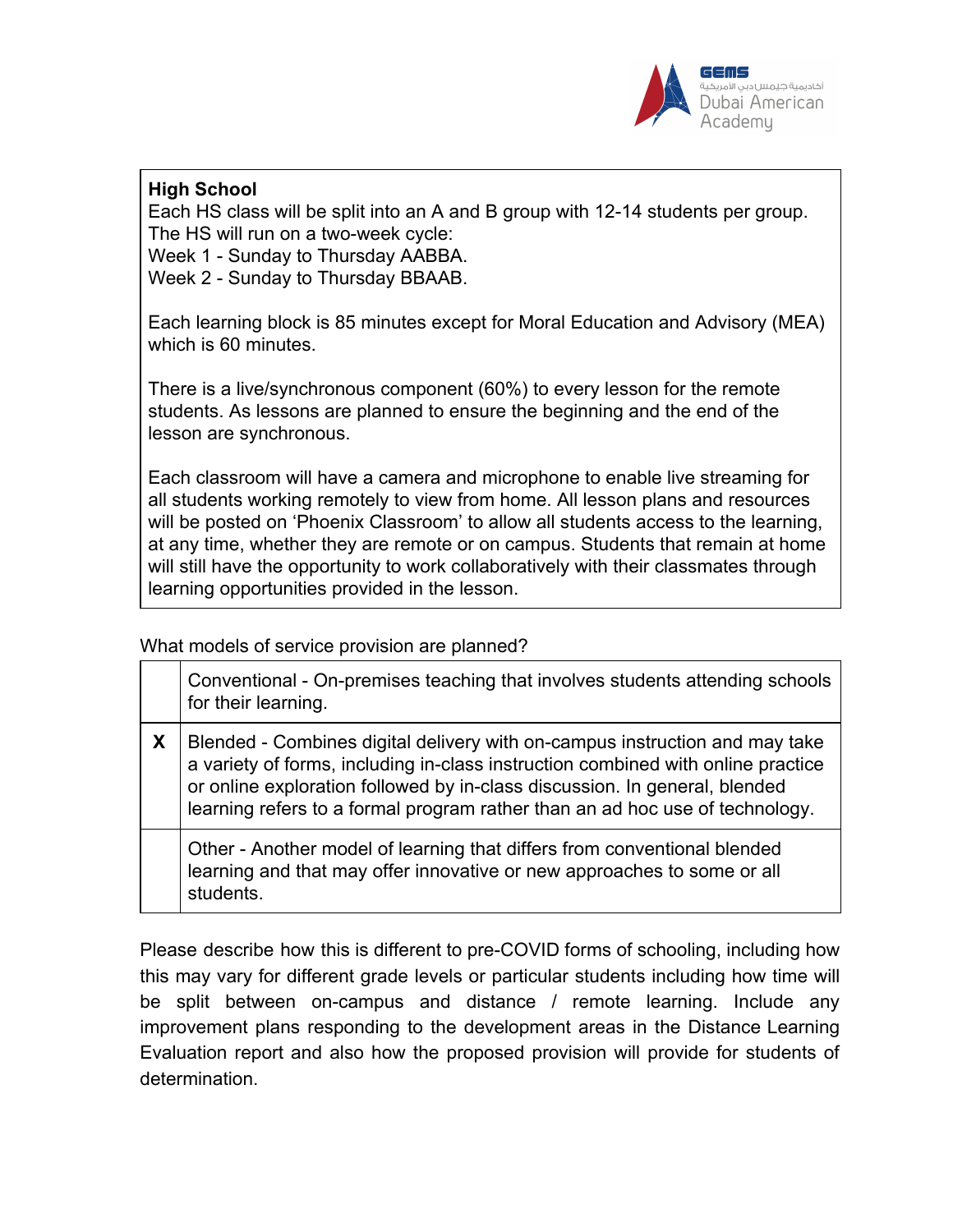

# **Improvement Plan for Areas of Development as identified in the DLE**

## **1. Ensure younger students further develop the skills they need to work online confidently and independently**

In our model for the reopening of school in August, all of our KG1 and KG2 students will be in school every day. This will dramatically decrease the stress that came from parents supporting our youngest learners at home. Through the guidance of their teacher and individual classroom teaching assistant, in small groups of 10, students will receive personalized support. As a normal part of our innovative curriculum, students are taught the use of the iPAD and the applications used for their grade. This is further supported by an Innovation Activator that works with classes and classroom teachers.

## **2. Review the expectations for older students to ensure their workload and deadlines are reasonable within the context of the current environment**

The secondary school will utilize an assessment planner whereby all teachers log their assignments and test, in order to ensure a balanced workload for students. Additionally, moving to a blended environment on campus and remote learning will further support the students.

Our teachers are committed to balancing workload and will continue to monitor this in this new educational setting through department meetings and divisional meetings.

# **Elementary School**

Only 50% of students will be on campus (grades 1-5)

Tier 2 and Tier 3 SEND students will be offered the opportunity to be on-site 100% of the time.

Specialists will teach in the students' classrooms rather than specialist art and music rooms.

Arabic and Islamic Education students will be assigned seats and will only use their individual learning kits.

# **Middle School**

The Middle School is divided into 6 pods, 2 per grade level. Only 3 of these pods will be on campus at the same time, totaling 50% of the student population. The pod model helps keep students contained within specific areas of the school throughout the day, except for during elective classes whereby students move to a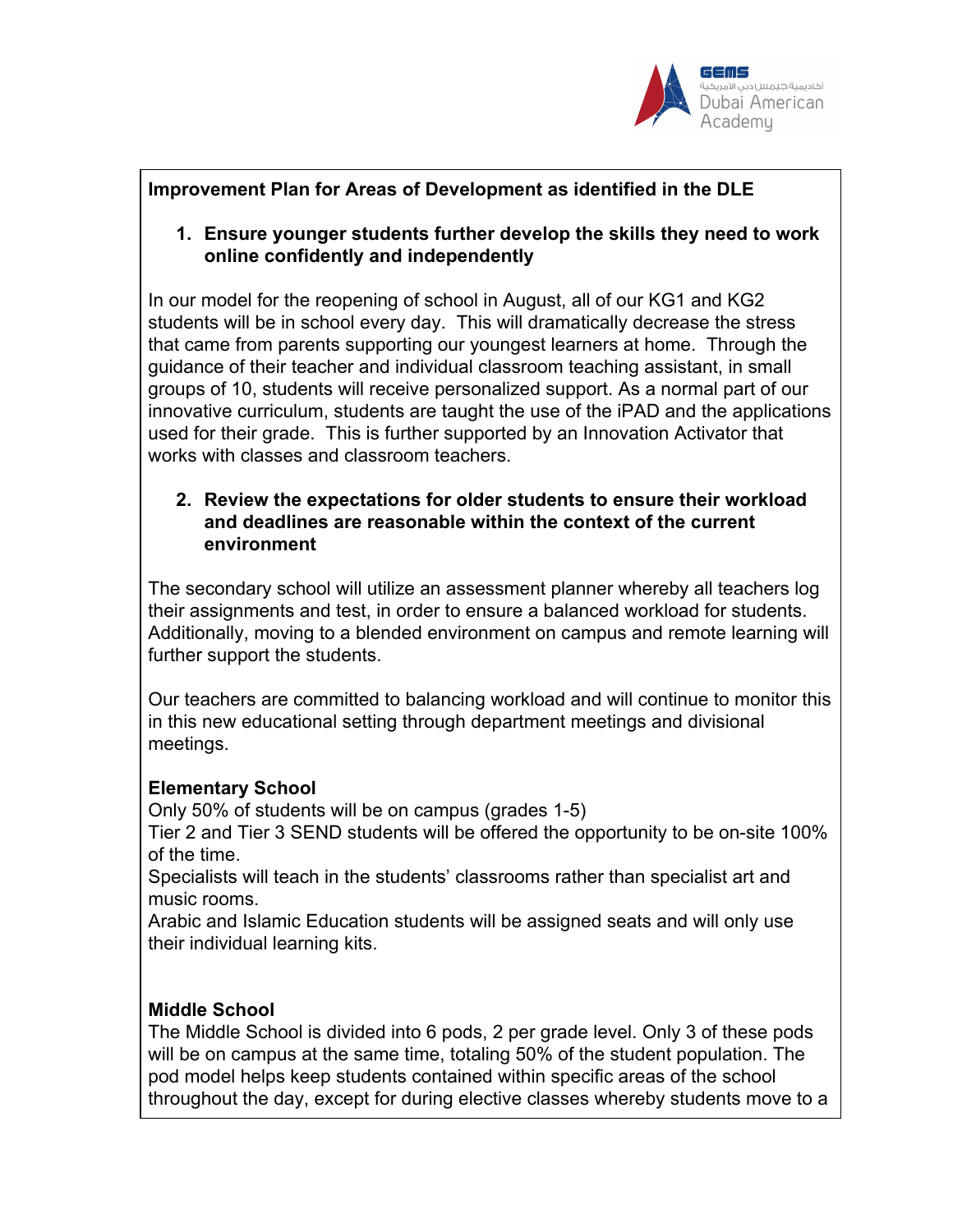

classroom outside of their Grade level pod.

All staff and students will follow the regular MS schedule, whereby students receive 4 instructional learning blocks, plus advisory within one school day.

Tier 2 and Tier 3 SEND students will be offered the opportunity to be on site 100% of the time to ensure their learning needs are met and will be supported by their learning support teacher, both on campus and/or via the Remote Learning Plan.

Teachers will continue to use the PIPE lesson plan structure to ensure quality teaching and learning, consistency of practice, and to provide collaborative learning opportunities for all students during blended learning.

## **High School**

50% of the population will be on campus each day. We have three Tier 3 students on a heavily modified program who will be attending school daily. All other students will follow their normal schedule which will include Academic Support Center classes which will continue both synchronous and asynchronous according to their personalized schedule. For those students who are 'at risk' of failing or need more personalized intervention, they will be put into an intervention class with a teacher to oversee their progress and attainment across subject areas.

| <b>Blended Model</b> | % Discount on<br>approved tuition fees | % Discount on all<br>approved mandatory<br>services |
|----------------------|----------------------------------------|-----------------------------------------------------|
| KG1                  | $0\%$                                  | $0\%$                                               |
| KG <sub>2</sub>      | $0\%$                                  | $0\%$                                               |
| G <sub>1</sub>       | $0\%$                                  | $0\%$                                               |
| G <sub>2</sub>       | $0\%$                                  | $0\%$                                               |
| G <sub>3</sub>       | $0\%$                                  | $0\%$                                               |
| G <sub>4</sub>       | $0\%$                                  | 0%                                                  |
| G <sub>5</sub>       | 0%                                     | 0%                                                  |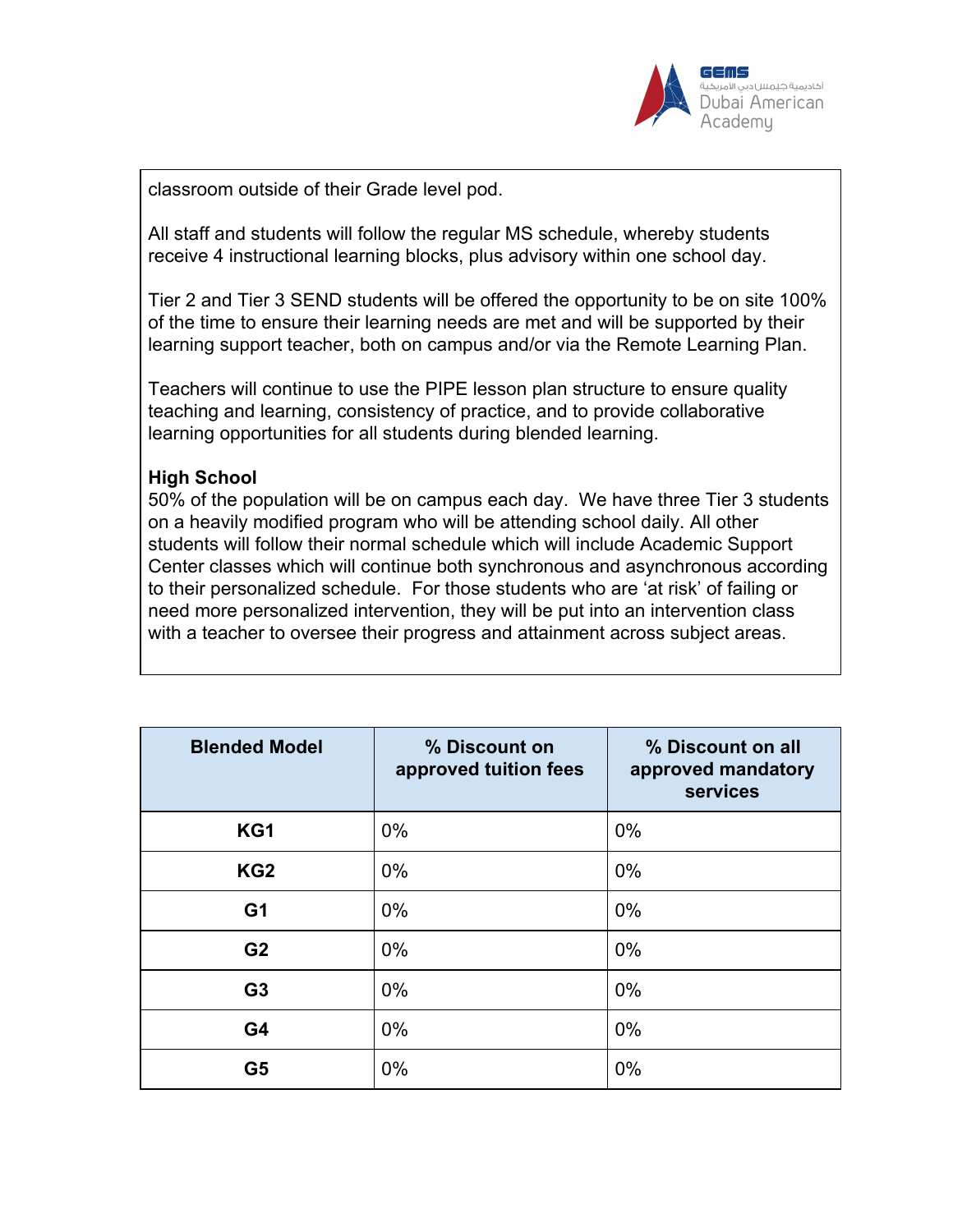

| G <sub>6</sub> | $0\%$ | $0\%$ |
|----------------|-------|-------|
| G7             | $0\%$ | 0%    |
| G <sub>8</sub> | $0\%$ | 0%    |
| G <sub>9</sub> | 0%    | $0\%$ |
| G10            | $0\%$ | $0\%$ |
| G11            | $0\%$ | $0\%$ |
| G12            | $0\%$ | 0%    |

Will your school bus fees be changed for the re-opening in 2020/21?

| Yes                                                                                                                                                                                                                                                                                                                                                                                                                   |
|-----------------------------------------------------------------------------------------------------------------------------------------------------------------------------------------------------------------------------------------------------------------------------------------------------------------------------------------------------------------------------------------------------------------------|
| We have engaged with our transport operator and they have informed us that<br>if the current 50% seat capacity restrictions stay in place for September, they<br>may need to increase bus fees on certain bus routes to cover their operating<br>and Covid 19 compliance costs. However if the student bus capacity is set to<br>80% then the transport operator has guaranteed to operate without a fee<br>increase. |
| <b>No</b>                                                                                                                                                                                                                                                                                                                                                                                                             |

Will your school need to recruit additional teachers to deliver this educational model including compliance with all health and safety protocols?

|                                          | Yes       |
|------------------------------------------|-----------|
| $\mathbf v$<br>$\boldsymbol{\mathsf{A}}$ | <b>No</b> |

Will your school need to recruit additional teaching assistants to deliver this educational model including compliance with all health and safety protocols?

|                   | Yes       |
|-------------------|-----------|
| $\checkmark$<br>Λ | <b>No</b> |

How many teaching assistants will be recruited?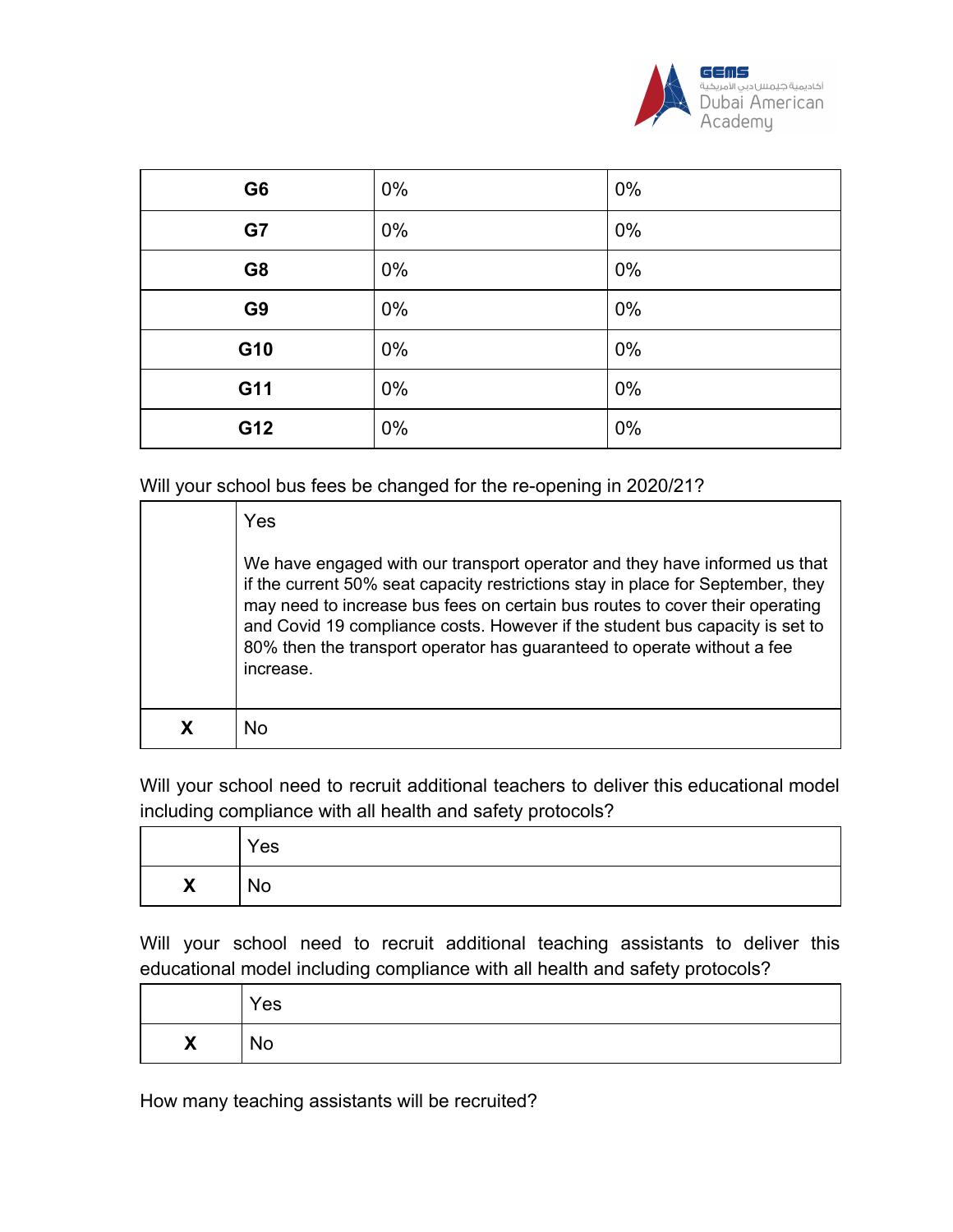

#### There are no staffing changes as of this point.

How many teachers and teaching assistants will be required to deliver this educational model?

|                                      | <b>KG</b> | Phase 1/<br><b>Primary</b> | Phase 2/<br><b>Middle</b>                                                 | Phase 3/<br><b>High</b> |
|--------------------------------------|-----------|----------------------------|---------------------------------------------------------------------------|-------------------------|
| <b>Teachers</b>                      | 10        | 71                         | 56                                                                        | 81                      |
| <b>Teaching</b><br><b>Assistants</b> | 10        | 37                         | 10<br>$(2$ lab<br>technicians<br>and 1 Arabic<br>EA is shared<br>with HS) | 4                       |

#### L. Transportation

98. Schools must use buses at half capacity and to place marks on chairs for seating guidance.

Describe any revised arrangements for bus transportation for students including how the bus timetable aligns with any staggered schedule adopted by the school.

Bus routes will be revised based on the demand of parents wishing to continue to use bus transportation and to accommodate the new staggered start times. There will be a need for potentially two differing routes based on which years groups are collected and which days a child can attend classes

Please see attached STS Transport Protocols that adhere to Protocol 98:

All temperatures are taken at the pick-up points, any cases will be documented and notified to the relevant parties. Daily records will be maintained.

Bus will be disinfected before and after each use.

Adequate signage placed inside the bus.

Proper ventilation in the bus.

Bus assistants over 60 years with medical conditions will not be on duty.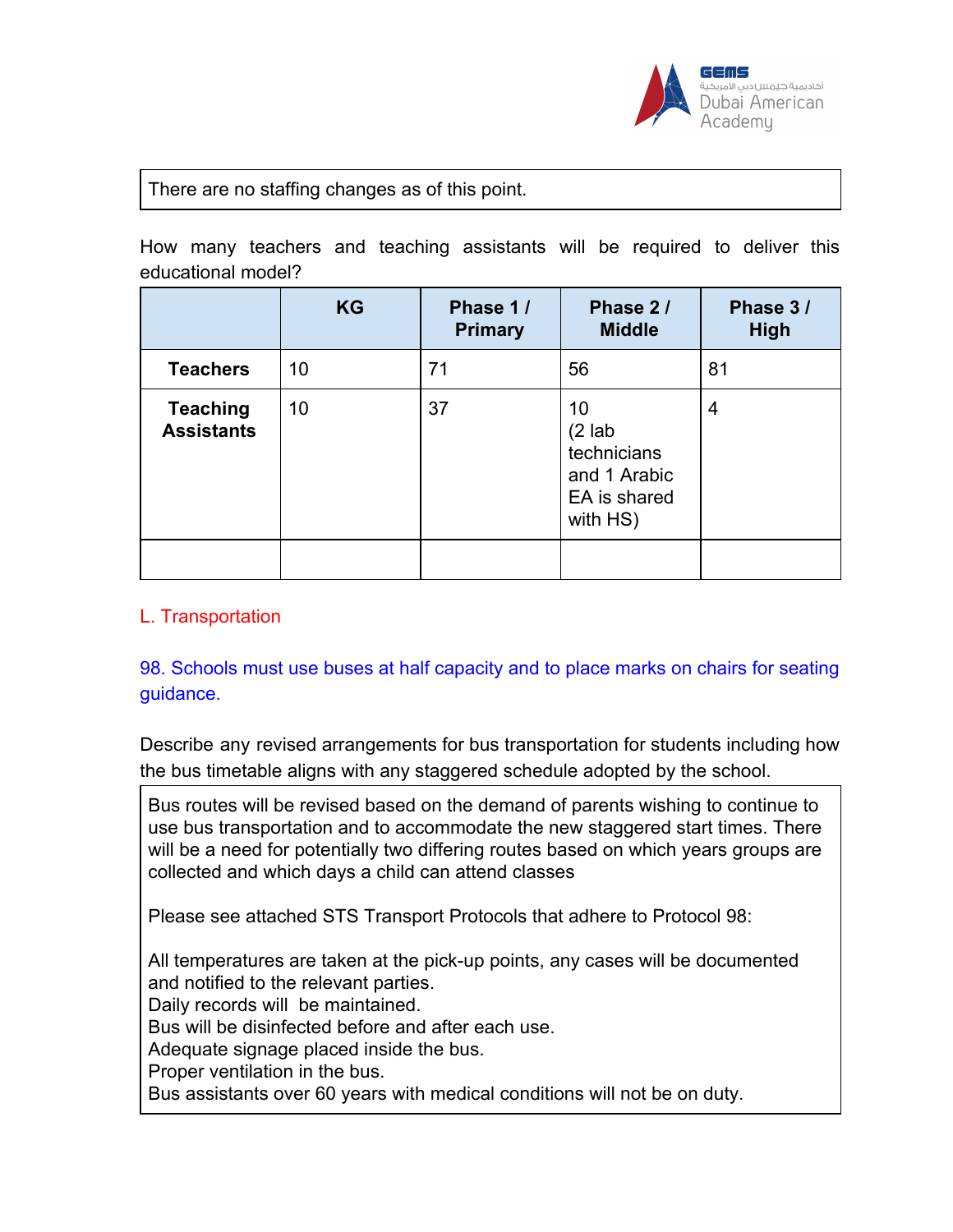

Procedures in place should a child display signs of COVID 19 while in the bus. Marking on the chairs for seating guidance.

## M. Communications

109. Ensure that sufficient and accessible training and communication channels are utilized to keep all staff, parents and children informed of new settings, practices and hygiene approaches for the start of the academic year.

Outline the guidelines for how parents will be kept informed through regular communications.

## **Training for person in charge of health and safety to handle potential cases**

All of the designated persons in charge for health and safety have completed a globally recognised health and safety qualification (IOSH managing safely). In addition, GEMS has a central team of dedicated health and safety professionals to support all schools. All employees will also be completing a Covid-19 e learning training program in August. The designated health and safety in charge will receive training on all of the Covid-19 related protocols, prior to the re-opening of schools

#### **Elementary School**

A divisional weekly communication will be published and will focus on both academic and health/safety updates. Homeroom teachers will continue to use Seesaw as a communication platform for both students and parents.

#### **Middle School**

A grade level newsletter is sent to all MS parents via the Heads of Grade every Thursday, which focuses on student wellbeing, celebrations, and the learning and assessments across each discipline.

#### **High School and K-12**

A bi-weekly SPOTS newsletter is sent via DAA's Parent Relations Officer with a message from the Principal, accompanied by any important updates and highlights to be shared with parents.

Any brief reminders or previews will be sent as needed via SMS through DAA's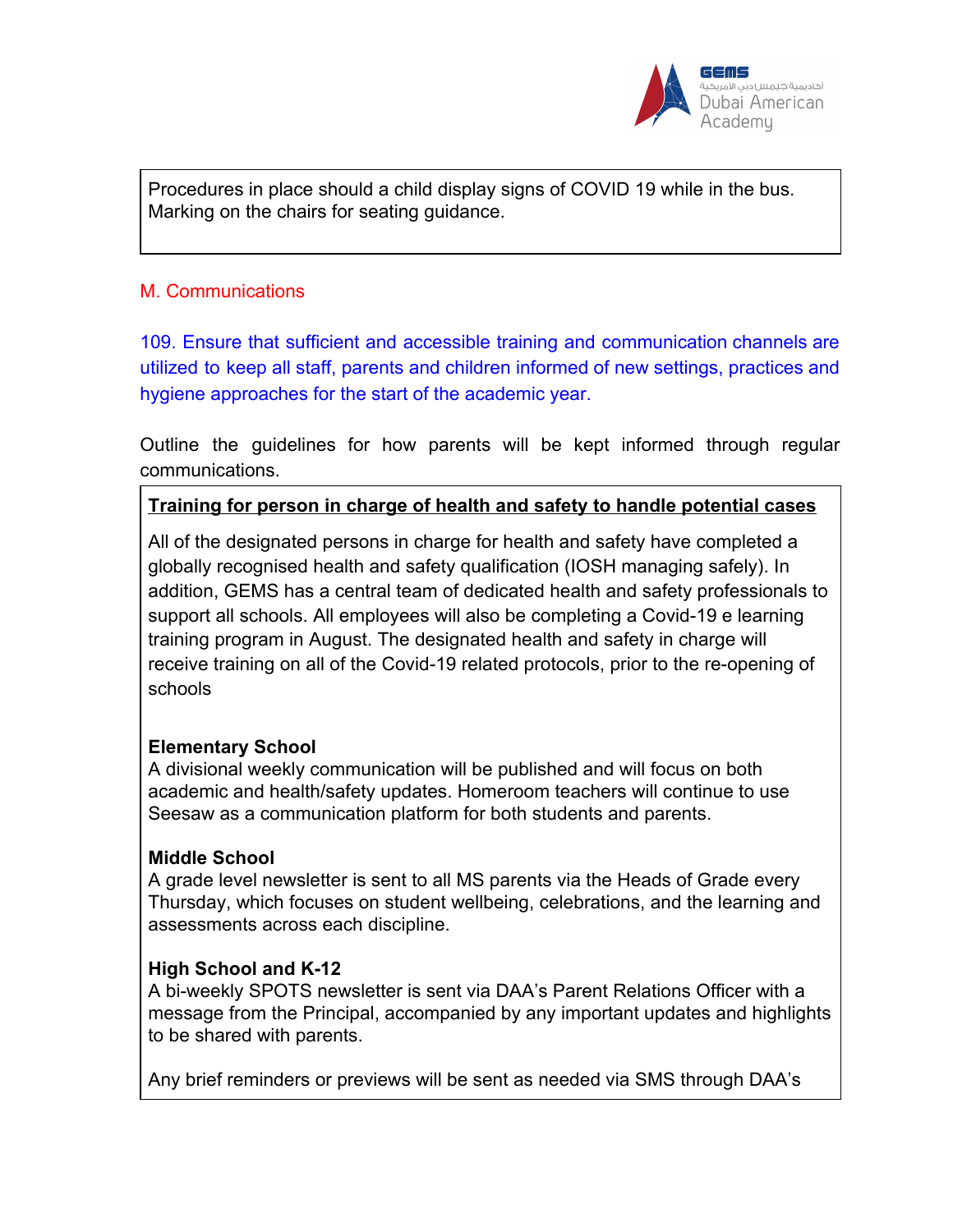

Parent Relations Officer.

Any urgent and important student information with regard to social and emotional wellbeing, disciplinary issues, or academic concerns will be communicated via email, directly to the parents via the counseling and/or administrative office.

## Other Health and Safety Protocols

The Protocols document lists a range of other items that need to be complied with by schools.

How confident is your school in complying with these re-opening protocols.

| $\boldsymbol{\mathsf{X}}$ | <b>Extremely confident</b> |
|---------------------------|----------------------------|
|                           | Confident                  |
|                           | A low level of confidence  |
|                           | Not at all confident       |

Describe specific health and safety protocols where confidence is lacking and where assistance is requested to achieve.

#### **Elementary School**

With the developmental need of our young learners to engage in physical play, we have concerns about playground equipment sanitization, specifically with the quick turnover of groups to accommodate for the social distancing guidelines.

#### **Middle School & High School**

Although students will sanitize their hands and learning environments on entry into their classroom, there is a concern that with students moving between classrooms, proper sanitization of learning environments will be difficult to uphold.

Although teachers will be on duty, there is a concern regarding the use of the cafeteria, the hallways, restrooms, and the entrance and exit of the building during transition and lunch time, and whether or not students will be able to adhere to the required social distancing protocol.

There is a concern that there is not enough cleaning staff to sanitize the bathrooms after each use.